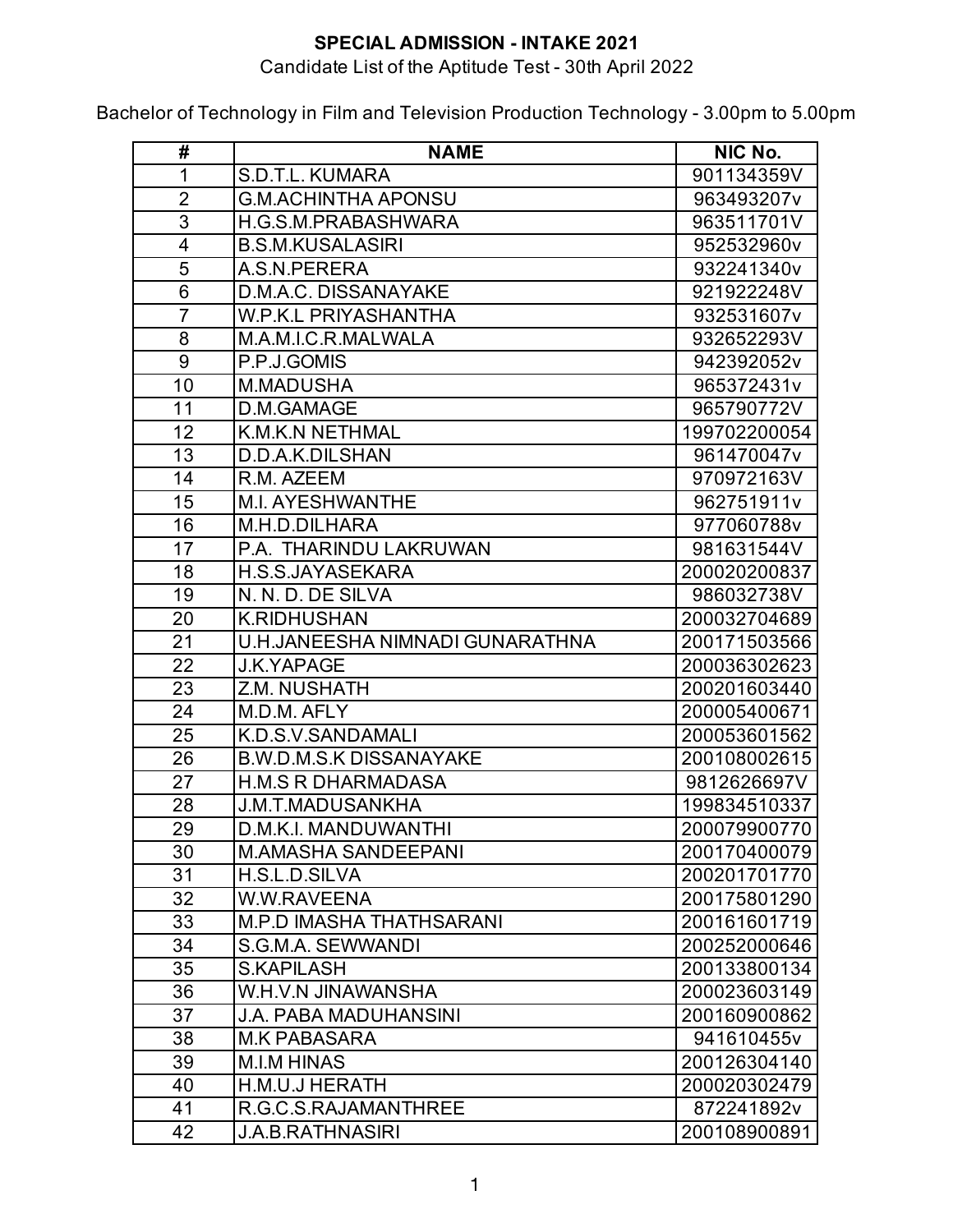### Candidate List of the Aptitude Test - 30th April 2022

| #  | <b>NAME</b>                     | NIC No.      |
|----|---------------------------------|--------------|
| 43 | I.R. JAYAWARDHANA               | 200157203829 |
| 44 | D.K.U.RESHAN                    | 200110901933 |
| 45 | S.L.U.JAYATHILAKA               | 940760887V   |
| 46 | H.A.M.C.HARSHANATH              | 200109600725 |
| 47 | <b>D.M.G.THILINI DAKSHIKA</b>   | 200062502384 |
| 48 | K.W.ISHARA GANGANI              | 200077701415 |
| 49 | LOJITHA.S                       | 200167003805 |
| 50 | <b>M.B.P SALMA</b>              | 200184301527 |
| 51 | M.I.A AZAAM                     | 200104400462 |
| 52 | M.M.ASRIF                       | 200009903455 |
| 53 | R M N A KUMARI                  | 200069403778 |
| 54 | <b>J.SHARAN</b>                 | 200110501583 |
| 55 | A.A.N.THIWANKA                  | 982980658V   |
| 56 | A.M.M.ROWSIN                    | 200125403129 |
| 57 | <b>S.KUHANEETHAN</b>            | 200131101931 |
| 58 | M.R.M.SHAWWAF                   | 200136400020 |
| 59 | M.F.F. FAWANIYA                 | 200059603767 |
| 60 | S.M.A.D.BANDARA                 | 991125116V   |
| 61 | <b>S.R.N.C SENANNAYAKKA</b>     | 975552470V   |
| 62 | <b>K.MONISHA</b>                | 995340771V   |
| 63 | H.M.FAYAS                       | 200011803139 |
| 64 | J.M.H.P.K.JAYASUNDARA           | 200073902465 |
| 65 | <b>S.OBIKA WARSHANEE</b>        | 200162104456 |
| 66 | <b>H.A NIMESH</b>               | 200035901315 |
| 67 | K.A.M. SULAKKHANA               | 200251701913 |
| 68 | V.W.I.U BANDARA                 | 200166602629 |
| 69 | W.M.SEWMINI DEVINDYA SUBASINGHE | 200253101723 |
| 70 | M.N.M.RAAKIB                    | 200120701103 |
| 71 | <b>H. AFAS AHAMED</b>           | 200128202877 |
| 72 | <b>B.M. RILA</b>                | 200113302248 |
| 73 | M.A.D.EKANAYAKE                 | 200008701546 |
| 74 | A.NIPUNI KAVEESHA DEWMINI       | 200162803431 |
| 75 | <b>K.P.NADEESHAN</b>            | 200104202740 |
| 76 | V.A.N.L.JAYAWARDHANA            | 996241831V   |
| 77 | P.RANSITHA                      | 200062403407 |
| 78 | H M M C S HERATH                | 200155901884 |
| 79 | K. K. R. SHEHARA                | 200185303834 |
| 80 | <b>J.THARSHAN</b>               | 199929210605 |
| 81 | P.JAJEEVAN                      | 200005902450 |
| 82 | <b>K.K.L.KUMARASINGHE</b>       | 200116001958 |
| 83 | <b>V. VITHURSHAN</b>            | 991243801V   |
| 84 | <b>U.NILAKSHAN</b>              | 200200900109 |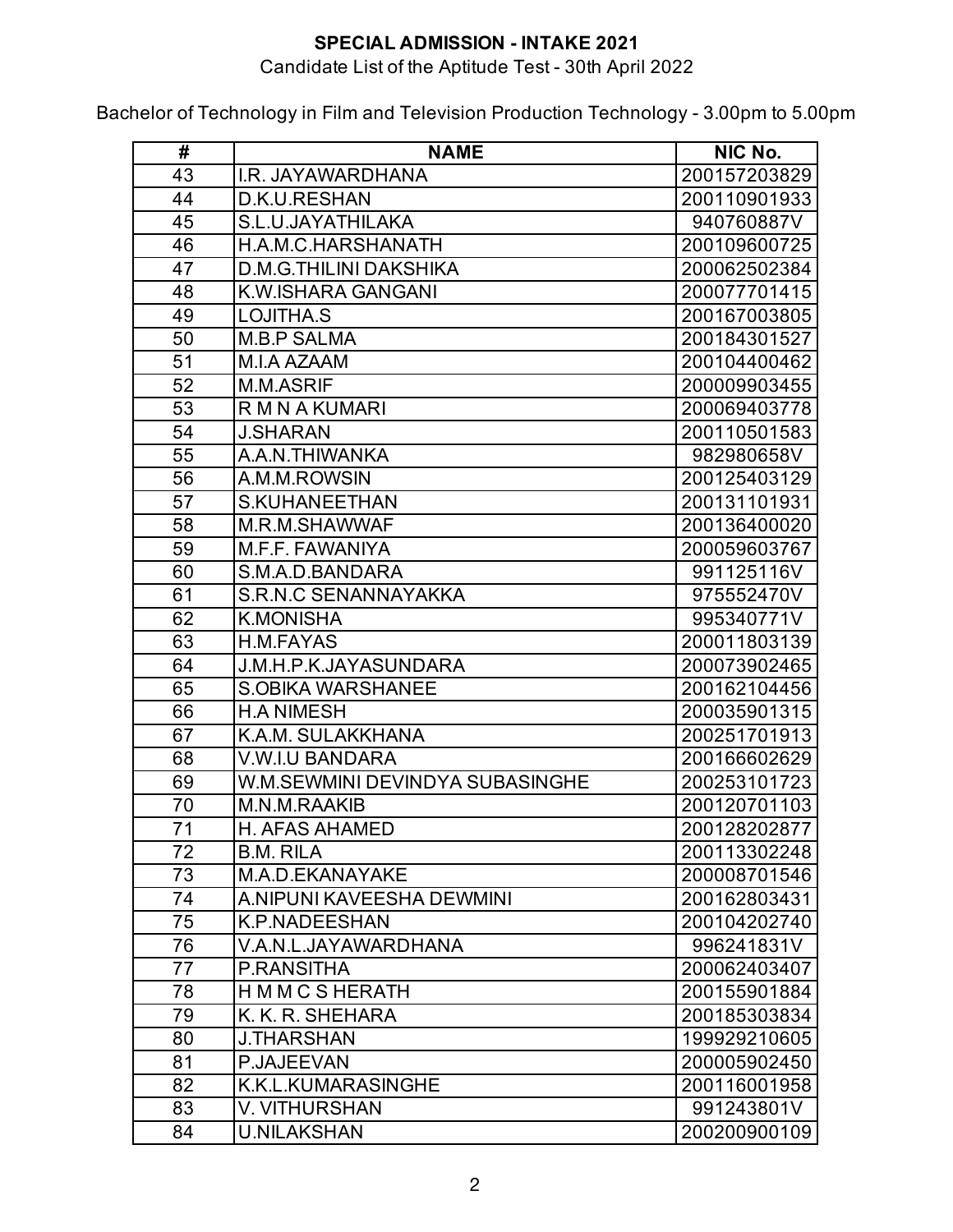### Candidate List of the Aptitude Test - 30th April 2022

| #   | <b>NAME</b>                              | NIC No.      |
|-----|------------------------------------------|--------------|
| 85  | Y.A.N.D YAHAMPATH                        | 200130801340 |
| 86  | S.PRADEEPKUMAR                           | 200101402259 |
| 87  | <b>MDMD</b>                              | 998877665544 |
| 88  | <b>D.N.J.S.K DISSANAYAKE</b>             | 200108601409 |
| 89  | <b>T.A.R. CHAMEERA</b>                   | 991211691V   |
| 90  | <b>K.THANULAXSY</b>                      | 200059502889 |
| 91  | H.C.T. RAJ                               | 200118800377 |
| 92  | R.A.P.PASINDU MALSHAN                    | 991280626v   |
| 93  | D.B.P.D.KESHANI                          | 200085603778 |
| 94  | N.D.RATHNAPPULI                          | 200162000501 |
| 95  | <b>M.A.F ASRA</b>                        | 997921194V   |
| 96  | <b>G.H.DILRUKSHI</b>                     | 199982412331 |
| 97  | M.J.S.JAYARATHNA                         | 200080803296 |
| 98  | N.B.W.G.RANGI MASHILA DUAHWANTHI         | 200154101274 |
| 99  | K.U.T.WIJAYABANDARA                      | 200201501663 |
| 100 | I.M.G.R.T. KARUNARATHNA                  | 200202100805 |
| 101 | S.G.V. TISHARA PRABASHVARA GUNASEKARA    | 200215103013 |
| 102 | <b>TEST</b>                              | 222222222222 |
| 103 | <b>HAMSHAVARTHAN, G</b>                  | 200103303143 |
| 104 | A.J.H.K JAYAWARDANA                      | 200103801520 |
| 105 | A.P.T. MADUSANKA                         | 200008403968 |
| 106 | <b>G.MENAKA</b>                          | 200170602862 |
| 107 | K.P.D.SANDAREKHA                         | 200154300880 |
| 108 | AH. FATHIMA AJEEFA                       | 200163603788 |
| 109 | <b>N.A.MASVI</b>                         | 200127802514 |
| 110 | Y. F. SUMAIYA                            | 200069402666 |
| 111 | <b>I.MOHAMED ASFAR</b>                   | 991050671v   |
| 112 | A.G.MOHAMED SAJEETH                      | 970783270V   |
| 113 | <b>U.B.K.NEELA CHANDIKA KUMARASINGHA</b> | 200031301497 |
| 114 | K.M.H.D.GUNARATHNA                       | 200200100229 |
| 115 | W.G.A.D.DDESHAPPRIYA                     | 199966102023 |
| 116 | <b>B.V.THARUSHA SANDEEP</b>              | 200201301336 |
| 117 | K.V.A.H.N.JAYASINGHA                     | 200084501058 |
| 118 | H.M.D.S.HERATH                           | 200167703722 |
| 119 | <b>W.E.M.D EKANAYAKA</b>                 | 200027201940 |
| 120 | A.H. FATHIMA SAMA                        | 200170503960 |
| 121 | <b>H.M.RUWAN LAKMAL HERATH</b>           | 200100301023 |
| 122 | G.G.K.K.BANDARA                          | 200127602262 |
| 123 | <b>B.D.W.G.N.R.G.MEDIWAKE</b>            | 200063700506 |
| 124 | <b>M. FATHIMA SASEENA</b>                | 200252603010 |
| 125 | J.O.K.K. FERNANDO.                       | 928081206v   |
| 126 | L.P.K.THATHSARA                          | 200131900661 |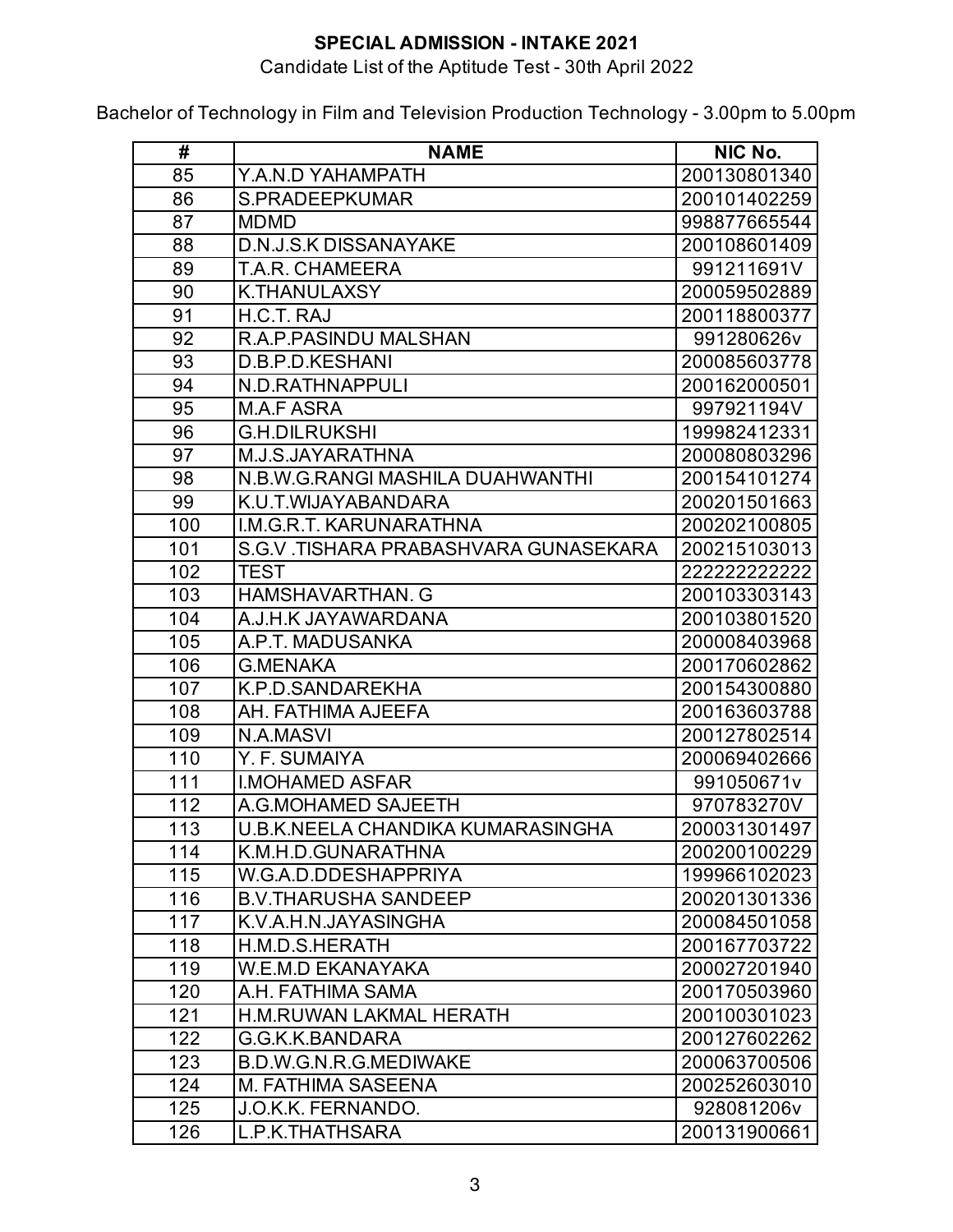### Candidate List of the Aptitude Test - 30th April 2022

| #   | <b>NAME</b>                      | NIC No.      |
|-----|----------------------------------|--------------|
| 127 | D.M.S.B.DISSANAYAKE              | 200119000165 |
| 128 | M. FATHIMA ASRA                  | 200186002941 |
| 129 | <b>F. SABIRA</b>                 | 200157203790 |
| 130 | R.P.S.VINODANI                   | 200156500171 |
| 131 | <b>K.G.C RUKMAL</b>              | 200203100966 |
| 132 | M.J.M.SAJADH                     | 200007100020 |
| 133 | T.M.S WARANGA                    | 200081800682 |
| 134 | E.A.K.S.EKANAYAKA                | 200078201170 |
| 135 | <b>M.I.MOHAMED ASRAJ</b>         | 200011303778 |
| 136 | <b>M.R SANO AHAMED</b>           | 971181516V   |
| 137 | <b>J. THUJANTH</b>               | 200133103410 |
| 138 | J.A .PIRAGASH                    | 200134501783 |
| 139 | A.H.M HARITH                     | 200102903249 |
| 140 | A.G.S.NILMINI                    | 200180704708 |
| 141 | <b>H.M.S.M.A MUSNI</b>           | 200026403095 |
| 142 | <b>S.KURUSHANTHINI</b>           | 200082001124 |
| 143 | <b>U.B.U.SANDAMINI</b>           | 200169201128 |
| 144 | K.G.S.A.J.BANDARA                | 200059002695 |
| 145 | <b>M.U.F.ASRIN HASMATH</b>       | 200069803370 |
| 146 | M.N.M SHAHEER                    | 982871204v   |
| 147 | <b>D. SATHEES</b>                | 990500576v   |
| 148 | <b>P.JITHEESKARAN</b>            | 991860754V   |
| 149 | L.G.K.KUMARI                     | 200178403902 |
| 150 | K.L.M. ASKY                      | 981413687V   |
| 151 | A.DEWNI SAUBHAGYA SAMPATHI       | 200153900439 |
| 152 | T.G CHATHUSHIKA GIMHANI          | 200177602244 |
| 153 | <b>H.K.S. HASINTHA</b>           | 992607360V   |
| 154 | C.M.JAYALATH                     | 992543639V   |
| 155 | K.P.H. KASUNI WASANA DISSANAYAKA | 200068102681 |
| 156 | <b>M.THILAKSHANA</b>             | 199975010302 |
| 157 | P.M.SANDUNI THARUKA              | 200178202000 |
| 158 | A.M.YUSRI                        | 200128701720 |
| 159 | M.M.F.MAFANA                     | 987863854V   |
| 160 | <b>N.RASHARD AHAMED</b>          | 200022402368 |
| 161 | <b>M.K.M SAHEEL</b>              | 981913094v   |
| 162 | <b>M.S.A FASID</b>               | 200003602323 |
| 163 | M. J. J. WEERASEKARA             | 200179700483 |
| 164 | R.GOSHIKAN                       | 200116400082 |
| 165 | W.M.A.S.DILHARA                  | 200152902100 |
| 166 | R M DJ RATHNAYAKA                | 200166703540 |
| 167 | D.A.S.N.A.SENADHEERA             | 200166600561 |
| 168 | R.M.RIMSAN                       | 991746811v   |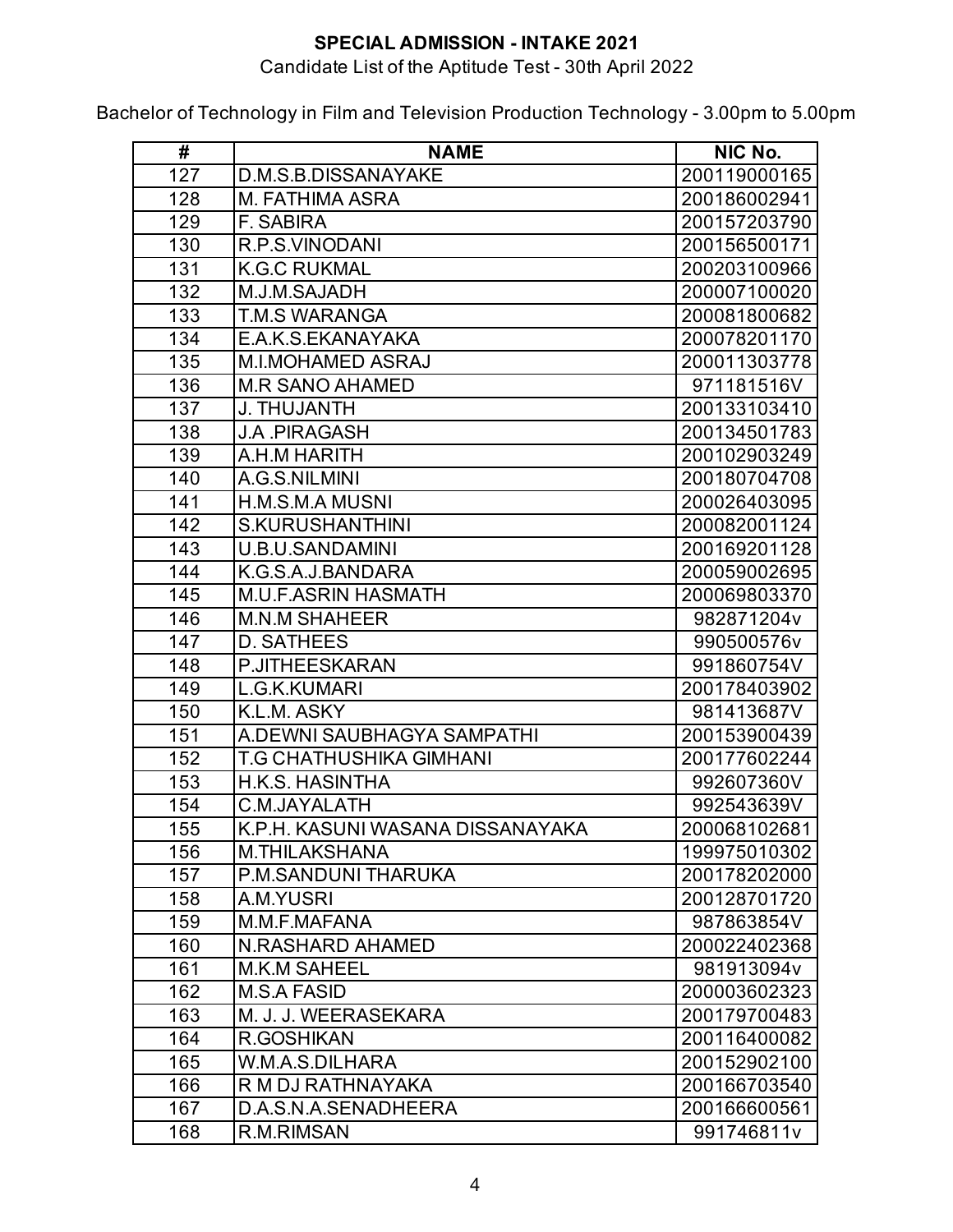### Candidate List of the Aptitude Test - 30th April 2022

| #   | <b>NAME</b>                                | NIC No.      |
|-----|--------------------------------------------|--------------|
| 169 | <b>H.W.G.S KARUNARTHNA</b>                 | 200018603245 |
| 170 | R.M NETHMI NISSANSALA RATHNAYAKA           | 200064000715 |
| 171 | M. ACHINTHA SANDARUWAN KUMARA              | 200030300232 |
| 172 | <b>T.KIRUSHANTHAN</b>                      | 981122933v   |
| 173 | <b>S.JEVARAJAN</b>                         | 200009102714 |
| 174 | E.A.D.N.EDIRISINGHE                        | 200119201693 |
| 175 | T.M.K.MADUSHIKA                            | 200252202437 |
| 176 | <b>W.D.K.FERNANDO</b>                      | 200159801240 |
| 177 | P.G.S.KAVINDHYA                            | 200252901005 |
| 178 | H.M.G.N.T.BANDARA                          | 200120602660 |
| 179 | M.L.T.D.MEDDEGODA                          | 200006401060 |
| 180 | Y.THANUJA                                  | 200072303979 |
| 181 | P.T.AATHIL MOHAMMED                        | 200201302790 |
| 182 | P.W.R.NISANSALA                            | 200180004050 |
| 183 | K. K. JENSY                                | 200182003524 |
| 184 | V.G.H.DEWMINI                              | 200078702653 |
| 185 | Y. ABEYWICKRAMA                            | 200154802341 |
| 186 | <b>MR.V.TILAXAN</b>                        | 200131803894 |
| 187 | K.M.R.T.VIDYANANDA                         | 200085501702 |
| 188 | A. ABDUL RAAFI                             | 965701583v   |
| 189 | <b>G.A. SASHIKA SUMUDITHA JAYAWICKRAMA</b> | 748312935v   |
| 190 | A.S.K.ABERUWAN                             | 200158200786 |
| 191 | W.M.T.D.SENADEERA                          | 200253104188 |
| 192 | R P H IMALKA                               | 200117502662 |
| 193 | K.M.CHALITHA RUWAN DILHARA                 | 200020600243 |
| 194 | W.D. WEERASEKARA                           | 200111101713 |
| 195 | <b>R.M.S.N RATHNAYAKE</b>                  | 200108401130 |
| 196 | <b>N.M.NASLEEM</b>                         | 200123103166 |
| 197 | W.A.S.S.WIJEWARDHANA                       | 200153600734 |
| 198 | S.P.S.L.SENADEERA                          | 200202000761 |
| 199 | M.R.J.C. BANDARA                           | 200057800603 |
| 200 | <b>R.VENUPRIYAN</b>                        | 200114503401 |
| 201 | <b>T.M.K.C THENNAKOON</b>                  | 200169500160 |
| 202 | R.M.T.PRABHATH                             | 200104900133 |
| 203 | <b>K.BHAGYA THATHSARANI</b>                | 200173801410 |
| 204 | S.M.SOORIYAARACHCHI                        | 990662509V   |
| 205 | <b>V.DILRUKSHAN</b>                        | 200200203053 |
| 206 | D P NAVEEN PABASARA                        | 200102503174 |
| 207 | H.L.H.AMAL                                 | 200015801223 |
| 208 | S. B. W. D. PREMASIRI                      | 200070203583 |
| 209 | M.H.F.MIFRA                                | 200176303673 |
| 210 | W.A.R.M.N.WIJESINGHE                       | 200183002867 |